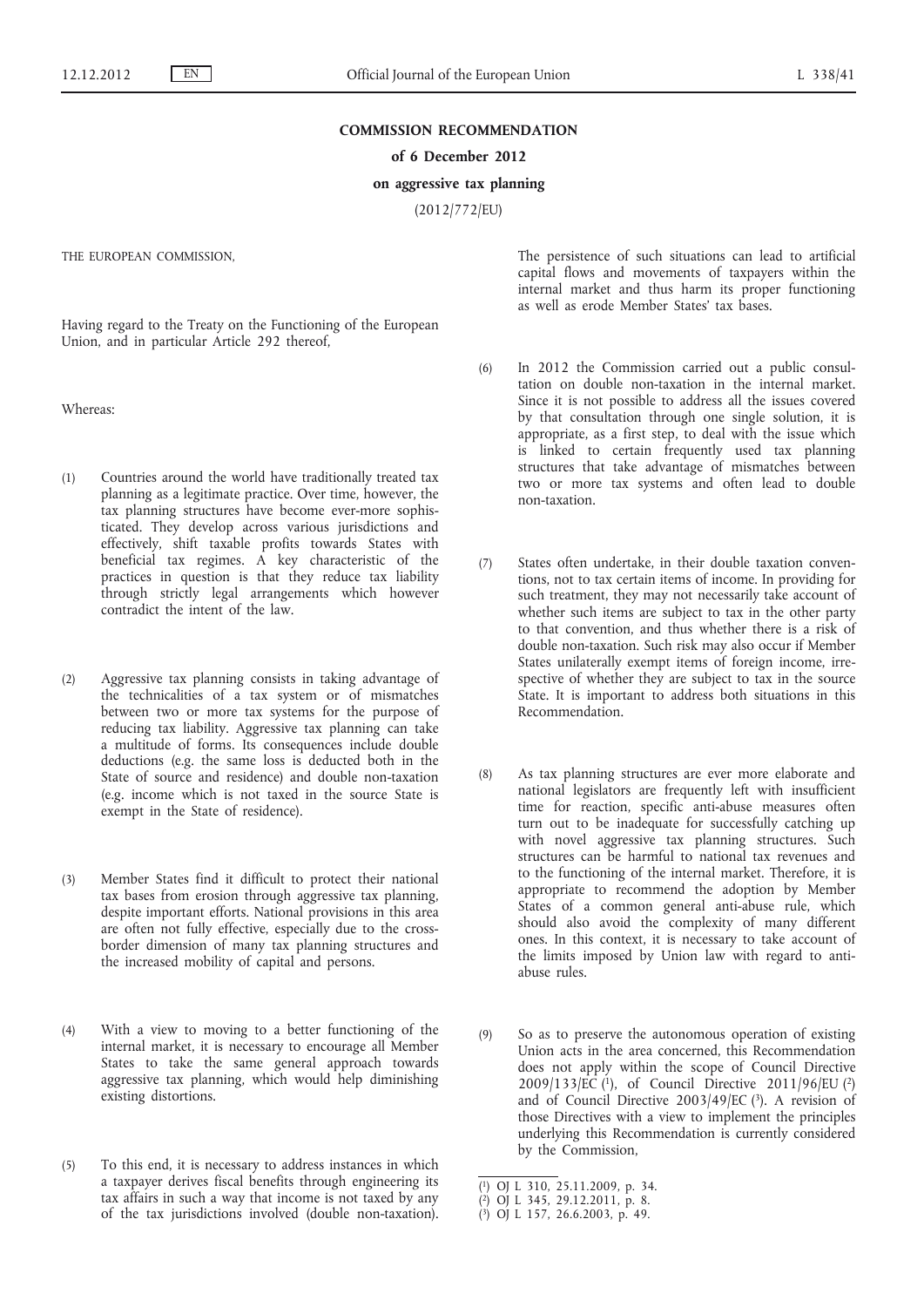HAS ADOPTED THIS RECOMMENDATION:

1. Subject matter and scope

This Recommendation addresses aggressive tax planning in the area of direct taxation.

It does not apply within the scope of Union acts whose operation could be affected by its terms.

2. Definitions

For the purpose of this Recommendation, the following definitions apply:

- (a) 'tax' means income tax, corporation tax and, where applicable, capital gains tax, as well as withholding tax of a nature equivalent to any of these taxes;
- (b) 'income' means all items which are defined as such under the domestic law of the Member State which applies the term and, where applicable, the items defined as capital gains.
- 3. Limitation to the application of rules intended to avoid double taxation
- 3.1. Where Member States, in double taxation conventions which they have concluded among themselves or with third countries, have committed not to tax a given item of income, Member States should ensure that such commitment only applies where the item is subject to tax in the other party to that convention.
- 3.2. To give effect to point 3.1, Member States are encouraged to include an appropriate clause in their double taxation conventions. Such clause could read as follows:

'Where this Convention provides that an item of income shall be taxable only in one of the contracting States or that it may be taxed in one of the contracting States, the other contracting State shall be precluded from taxing such item only if this item is subject to tax in the first contracting State'.

In case of multilateral conventions, the reference to the 'other contracting State' should be replaced by a reference to the 'other contracting States'.

- 3.3. Where, with a view to avoid double taxation through unilateral national rules, Member States provide for a tax exemption in regard to a given item of income sourced in another jurisdiction, in which this item is not subject to tax, Member States are encouraged to ensure that the item is taxed.
- 3.4. For the purposes of points 3.1, 3.2 and 3.3 an item of income should be considered to be subject to tax where it

is treated as taxable by the jurisdiction concerned and is not exempt from tax, nor benefits from a full tax credit or zero-rate taxation.

- 4. General anti-abuse rule
- 4.1. To counteract aggressive tax planning practices which fall outside the scope of their specific anti-avoidance rules, Member States should adopt a general anti-abuse rule, adapted to domestic and cross-border situations confined to the Union and situations involving third countries.
- 4.2. To give effect to point 4.1, Member States are encouraged to introduce the following clause in their national legislation:

'An artificial arrangement or an artificial series of arrangements which has been put into place for the essential purpose of avoiding taxation and leads to a tax benefit shall be ignored. National authorities shall treat these arrangements for tax purposes by reference to their economic substance'.

- 4.3. For the purposes of point 4.2 an arrangement means any transaction, scheme, action, operation, agreement, grant, understanding, promise, undertaking or event. An arrangement may comprise more than one step or part.
- 4.4. For the purposes of point 4.2 an arrangement or a series of arrangements is artificial where it lacks commercial substance. In determining whether the arrangement or series of arrangements is artificial, national authorities are invited to consider whether they involve one or more of the following situations:
	- (a) the legal characterisation of the individual steps which an arrangement consists of is inconsistent with the legal substance of the arrangement as a whole;
	- (b) the arrangement or series of arrangements is carried out in a manner which would not ordinarily be employed in what is expected to be a reasonable business conduct;
	- (c) the arrangement or series of arrangements includes elements which have the effect of offsetting or cancelling each other;
	- (d) transactions concluded are circular in nature;
	- (e) the arrangement or series of arrangements results in a significant tax benefit but this is not reflected in the business risks undertaken by the taxpayer or its cash flows:
	- (f) the expected pre-tax profit is insignificant in comparison to the amount of the expected tax benefit.